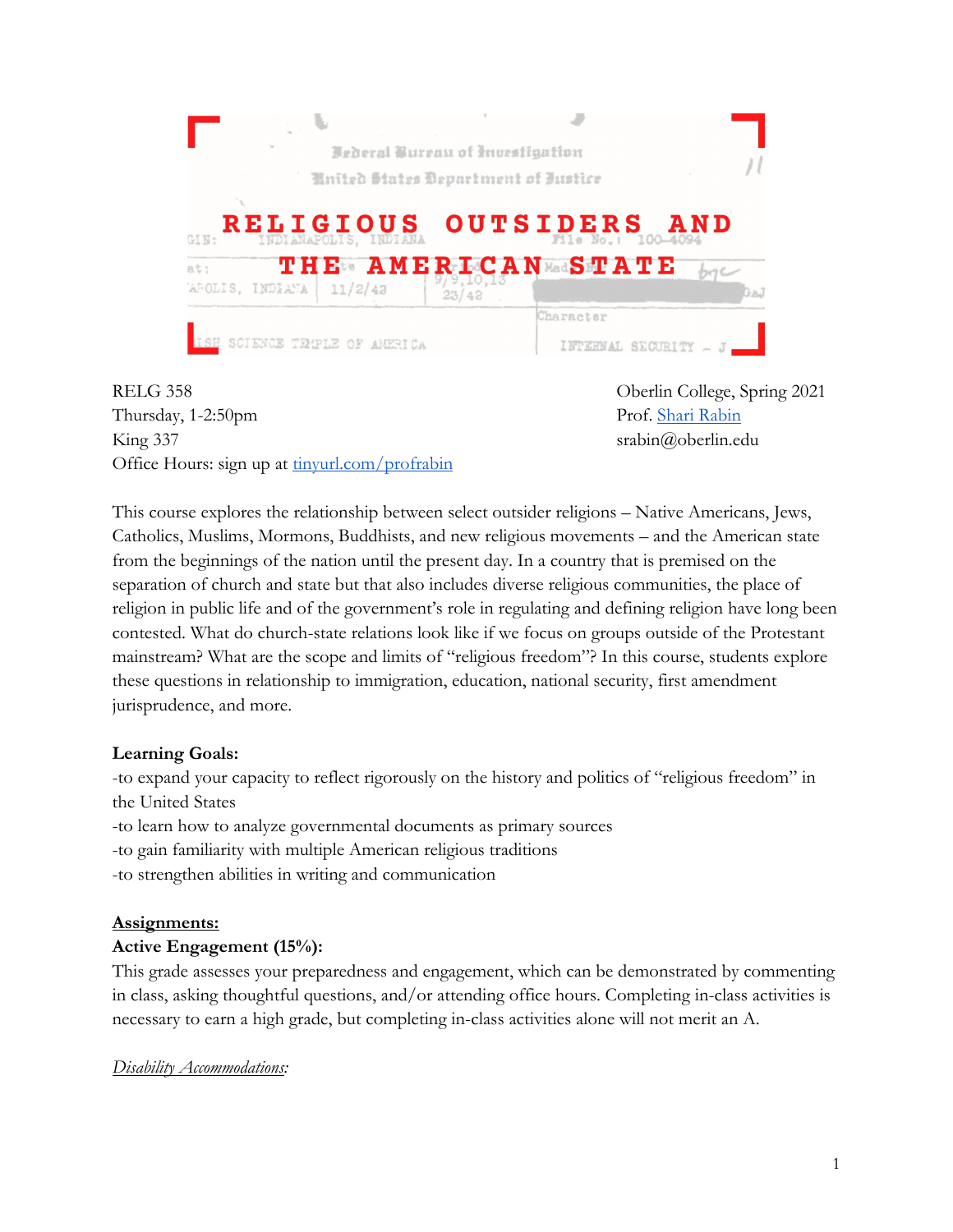Student should notify the Office of Disability Resources and their instructor of any disability-related needs. More information at: http://oberlin.edu/disability-resources.

## *On Discussions:*

-In a liberal arts course, discussion is one of the main – and best – techniques for learning. -Everyone is invited to contribute to discussions. When you do so, you should use respectful language and informed arguments that are based on reliable sources. Avoid generalizations and stereotypes, unsupported claims, and logical fallacies. Racist terms and abusive language will not be tolerated.

-It is also crucial that you make space for other voices to be heard. When your classmates are speaking, you should listen carefully, assume good intentions, and respond – especially if you disagree – by engaging with the substance of their argument.

-You will get the most out of this class if you see it as an opportunity to learn and grow. This means approaching discussions with a spirit of openness to the – sometimes difficult – process of understanding new ideas, receiving feedback, and developing as a thinker.

-During class, please avoid texting, checking your cellphone, or doing other activities that distract you, me, and/or your classmates from our shared pursuit of learning.

## *On Written Assignments*:

-Papers should be written in Times New Roman, 12-point font, double-spaced with standard margins and using Chicago citation style. They should be submitted via email by 5pm, as Microsoft Word or PDF files.

-You can submit an optional draft 3 days before each deadline to receive feedback.

-You must adhere to the honor code in all class assignments (more info at:

http://oberlin.edu/studentpolicies/honorcode). This means submitting your own original work and including clear citations of all sources. If you have questions about this, please contact me!

# *On Deadlines:*

Assignment deadlines have an important function within the larger trajectory of this course, so it is important that you meet them whenever possible. If you need an extension to complete an assignment, please do not hesitate to reach out, but you should do so *before* the missed deadline. You can also make up any missed work for partial credit up until the last day of class (April 29).

# *On Reading:*

The assigned reading is the core of this class and the basis for our shared intellectual endeavors. You are expected to read carefully, take notes on material that surprises/interests/confuses you, and come to class prepared to discuss. I have prepared handouts that can help guide you through reading secondary sources and primary sources.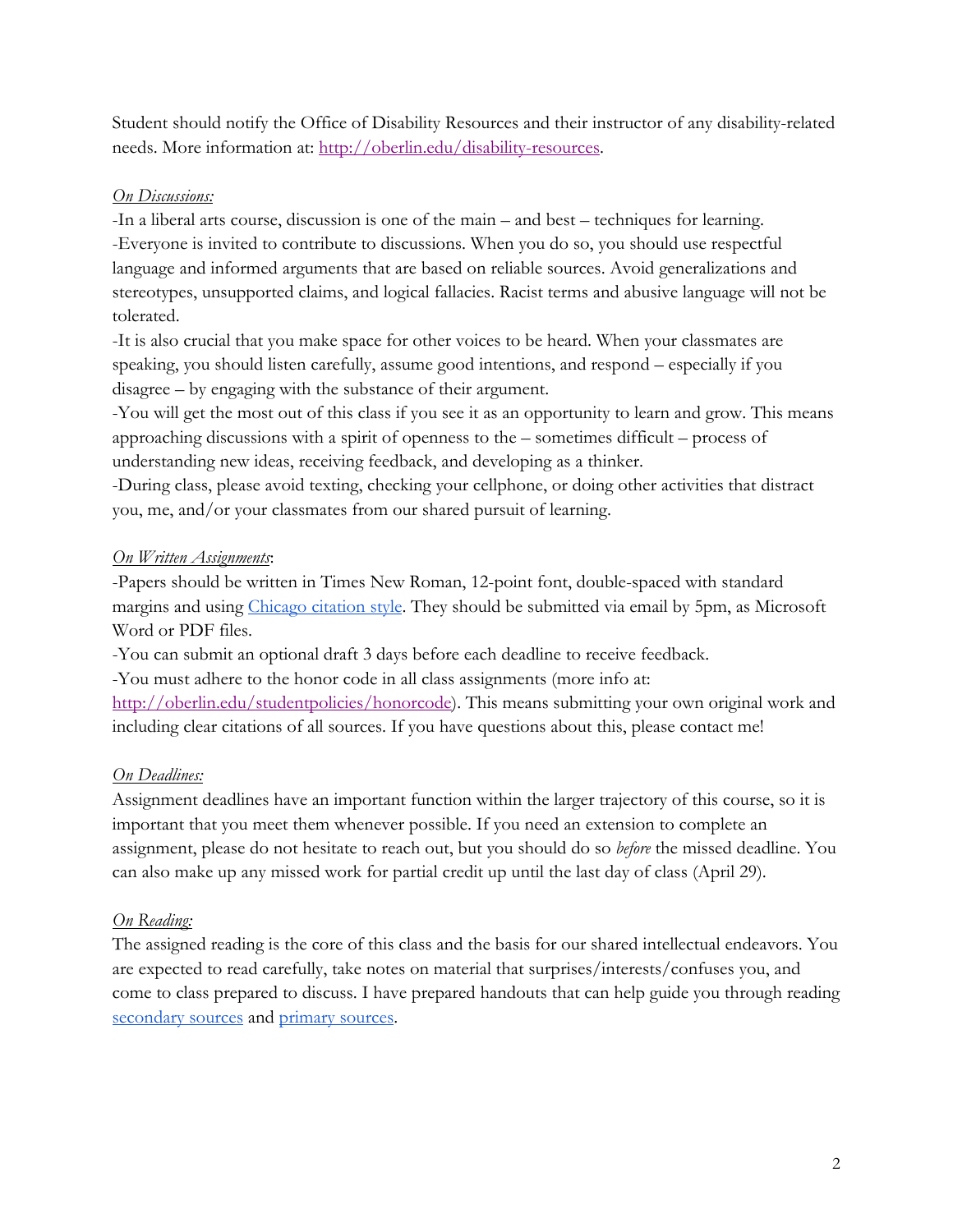### **Slack-tivity (30%) - Rubric**

We will have a collective Slack workspace in which we will begin to engage with the readings and with one another in between our meetings.

#### Unit 1

Each week (from weeks 2 to 12) by 12pm on Thursday you should offer *at least* two substantive (~one paragraph) posts that demonstrate thoughtful engagement with assigned readings. You may write a new post or respond to another student. In each unit of the course (10%), you must post at least once in each channel that is marked with a \*. The Slack channel options are:

· Quotes\*: select a quote from a primary or secondary source that is intriguing to you and unpack its meaning

· Connections\*: highlight a commonality or difference between multiple readings

· Hmmm\*: pose a question that emerges from the readings that you would like to discuss with the class

· In the Wild: respond to something in the news or in popular culture that is related to the topic of discussion

· Hottake: post a strong reaction to a reading

· Huh?: point out something you would like clarification on

· Inspired: respond to one or more of the readings in a creative format of your choice (if you choose this option, you do not need to post a second time)

#### Unit 2

Each week (from weeks 2 to 12) by 12pm on Thursday you should offer **one** substantive (~one paragraph) post that demonstrates thoughtful engagement with assigned readings. You can post in any of the Slack channels posted above. You should also offer one mini-post responding to another student, either before class or after (by 5pm on Sunday).

#### **Discussion Leader (5%) - Rubric**

Once during the semester, you will be in charge of initiating class discussion, either by yourself or with a partner. You should give a brief summary of some of the main lines of discussion from that week's Slack channels and offer an opening discussion question or topic.

#### **Class Respondent (5%) - Rubric**

Once during the semester, you will be responsible for writing a summary of/response to our class discussion, highlighting the main takeaways. Due by the Sunday after class at 5pm.

#### **Literature Review (20%)**

Write a literature review based on five scholarly secondary sources about a clearly defined topic of interest, ideally related to one of the groups, policy issues, and/or government bodies addressed in this course. Due March 28 at 5pm.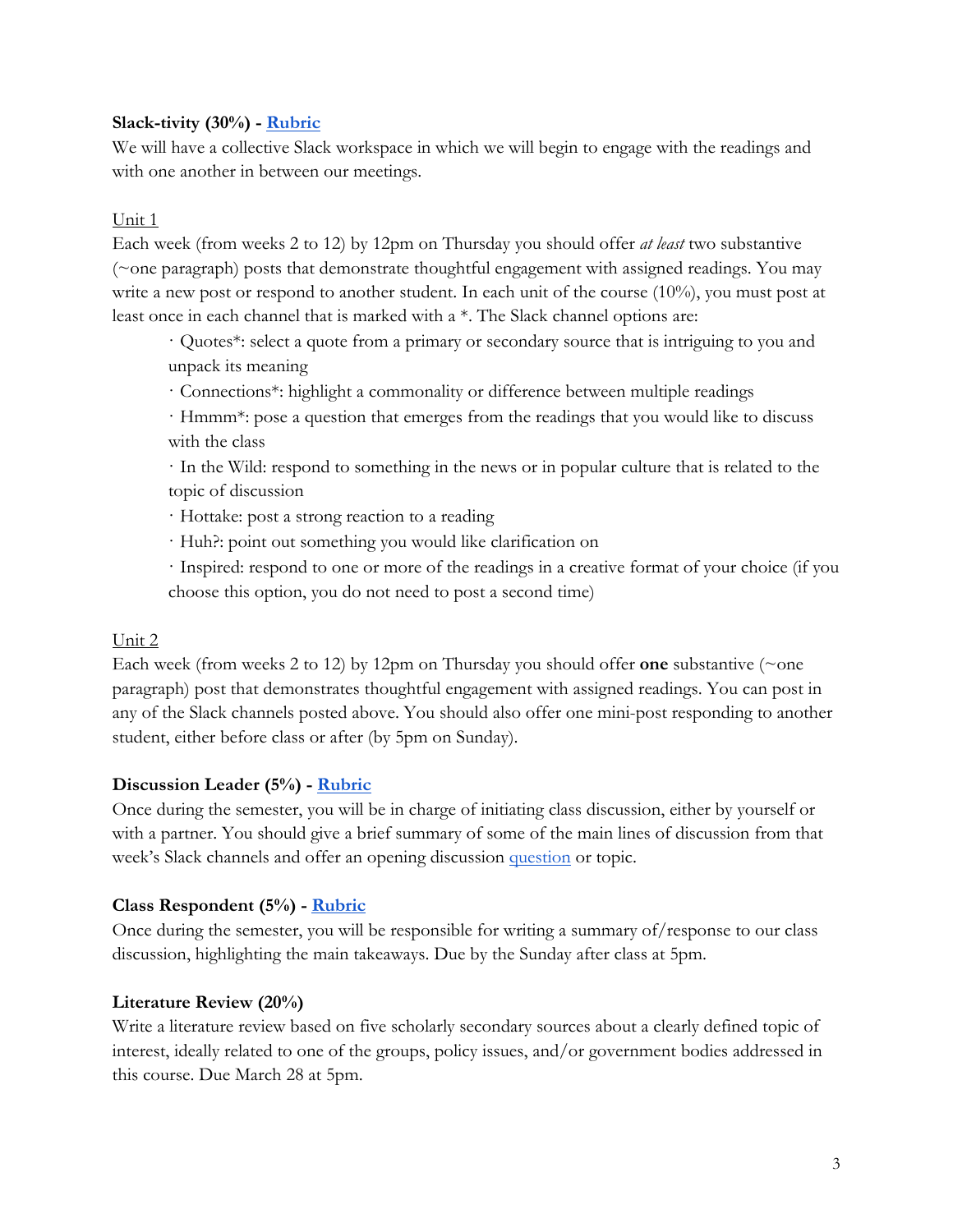## **Final Options (25%)**

In recognition of your varying goals, there are two options for a final assignment, both due on Wednesday, May 12 at 11am:

· Cumulative Final Exam (25%)

An open-book, open-note final essay exam designed to assess your engagement with course materials and development of analytical skills.

· Final Paper (25%)

A research paper on a topic related to the themes of the course, ideally building upon your annotated bibliography.

\*If you are pursuing this option, you can miss one week of class and instead set up a time to meet with me.

| <b>PART I - Orientations</b>          |                                                                                                                                                                                                                                                                                                                                                                                              |  |
|---------------------------------------|----------------------------------------------------------------------------------------------------------------------------------------------------------------------------------------------------------------------------------------------------------------------------------------------------------------------------------------------------------------------------------------------|--|
| Week 1 - Introduction                 |                                                                                                                                                                                                                                                                                                                                                                                              |  |
| Th Feb 4                              | "Who gets left out of 'religion'?", Keeping it 101 Podcast, Episode 2<br>Recommended:<br>•Joshua Dubler and Isaac Weiner, "Introduction," Religion, Law, U.S.A., 1-19<br>*Stephen Prothero, God is Not One, 76-82                                                                                                                                                                            |  |
| <b>PART II – Identifying Religion</b> |                                                                                                                                                                                                                                                                                                                                                                                              |  |
| <b>Week 2 – Native Americans</b>      |                                                                                                                                                                                                                                                                                                                                                                                              |  |
| Th Feb 11                             | •Complete Welcome Survey<br>•Tisa Wenger, "Sovereignty," Religion, Law, U.S.A., 108-128<br>•Jennifer Graber, "1868-1872," The Gods of Indian Country: Religion and the<br>Struggle for the American West, 77-97.<br>Primary Sources:<br><b>•Code of Indian Offenses</b> (1883)<br>"Native American Church," Race and New Religious Movements, eds. Stoddard<br>and Clark, 83-92 (esp. 88-92) |  |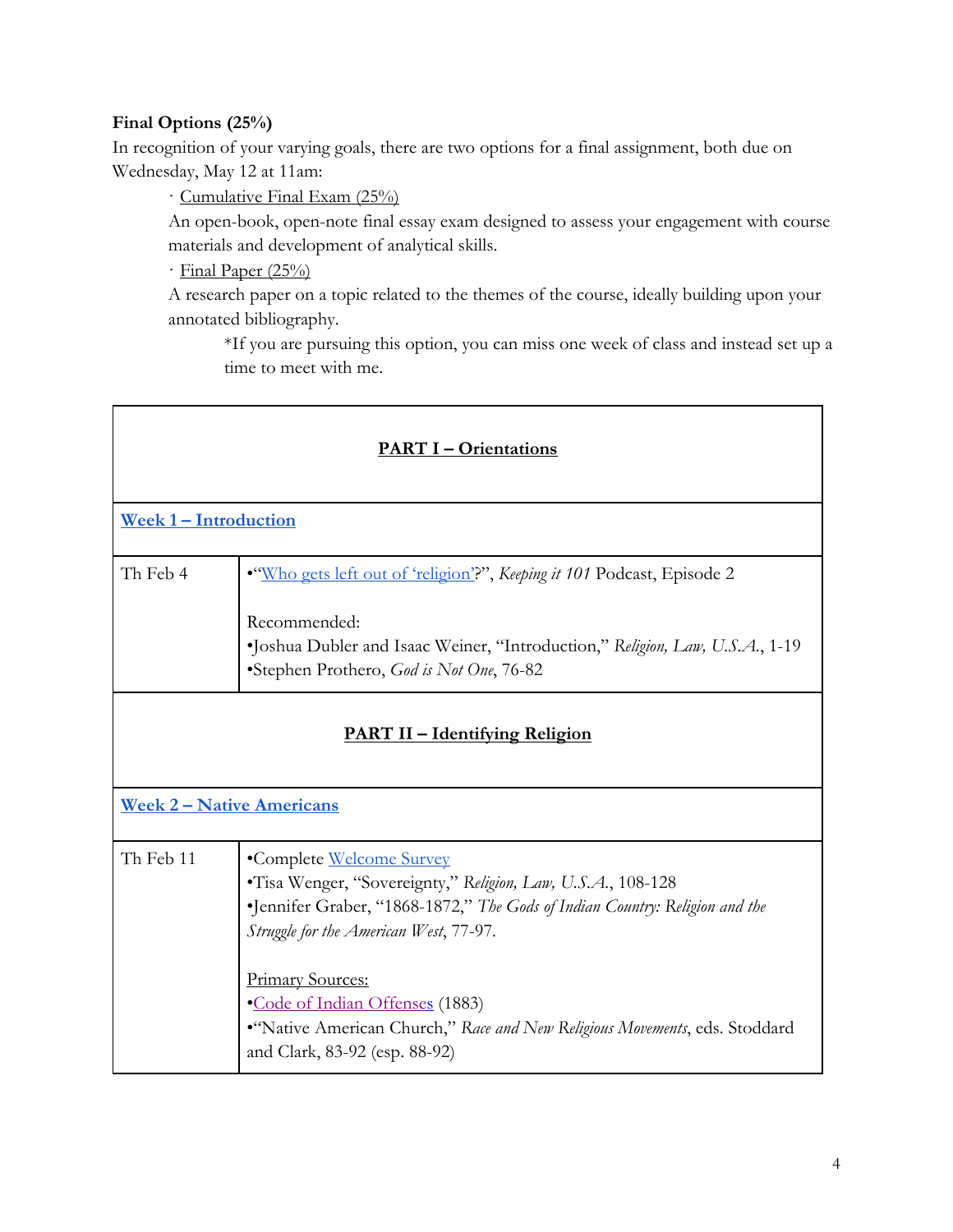| $Leader(s)$ :              | Eli                                                                                                                                                                                                                                                                                                                                                                                                                                                                                                                                                                                                                                       |  |
|----------------------------|-------------------------------------------------------------------------------------------------------------------------------------------------------------------------------------------------------------------------------------------------------------------------------------------------------------------------------------------------------------------------------------------------------------------------------------------------------------------------------------------------------------------------------------------------------------------------------------------------------------------------------------------|--|
| Respondent(s):             | Sasha                                                                                                                                                                                                                                                                                                                                                                                                                                                                                                                                                                                                                                     |  |
| <u>Week 3 - Immigrants</u> |                                                                                                                                                                                                                                                                                                                                                                                                                                                                                                                                                                                                                                           |  |
| Th Feb 18                  | • Shari Rabin, "Wandering Sons of Israel: Europe, America, and the Politics of<br>Jewish Mobility," Jews on the Frontier: Religion and Mobility in Nineteenth-Century<br>America, 21-43.<br>*Duncan Williams, "America: A Nation of Religious Freedom?," American<br>Sutra: A Story of Faith and Freedom in the Second World War, 15-38.<br>•Isaac Weiner, "Calling Everyone to Pray: Pluralism, Secularism, and the<br>Adhan in Hamtramck, Michigan," Anthropological Quarterly (Fall 2014), 1049-<br>1072.<br><b>Primary Sources:</b><br>•Congressional Committee on Immigration (1920)<br>• United States v. Bhagat Singh Thind (1923) |  |
| $Leader(s)$ :              | Sophia and Charlotte G-F                                                                                                                                                                                                                                                                                                                                                                                                                                                                                                                                                                                                                  |  |
| Respondent(s):             | Miriam                                                                                                                                                                                                                                                                                                                                                                                                                                                                                                                                                                                                                                    |  |
|                            | <u><b>Week 4 – Citizens and Soldiers</b></u>                                                                                                                                                                                                                                                                                                                                                                                                                                                                                                                                                                                              |  |
| Th Feb 25                  | ·Ronit Stahl, "Dog Tags: Religious Toleration and the Politics of American                                                                                                                                                                                                                                                                                                                                                                                                                                                                                                                                                                |  |
|                            | Military Identification," in The Lively Experiment, 209-221.<br>·Judith Weisenfeld, "Introduction," New World A-Coming: Black Religion and<br>Racial Identity During the Great Migration, 1-22.<br><b>Primary Sources:</b><br>•Images from Weisenfeld, New World A-Coming<br>• Shaare Tefila Congregation v. Cobb (1987)                                                                                                                                                                                                                                                                                                                  |  |
| $Leader(s)$ :              | Charlotte A.                                                                                                                                                                                                                                                                                                                                                                                                                                                                                                                                                                                                                              |  |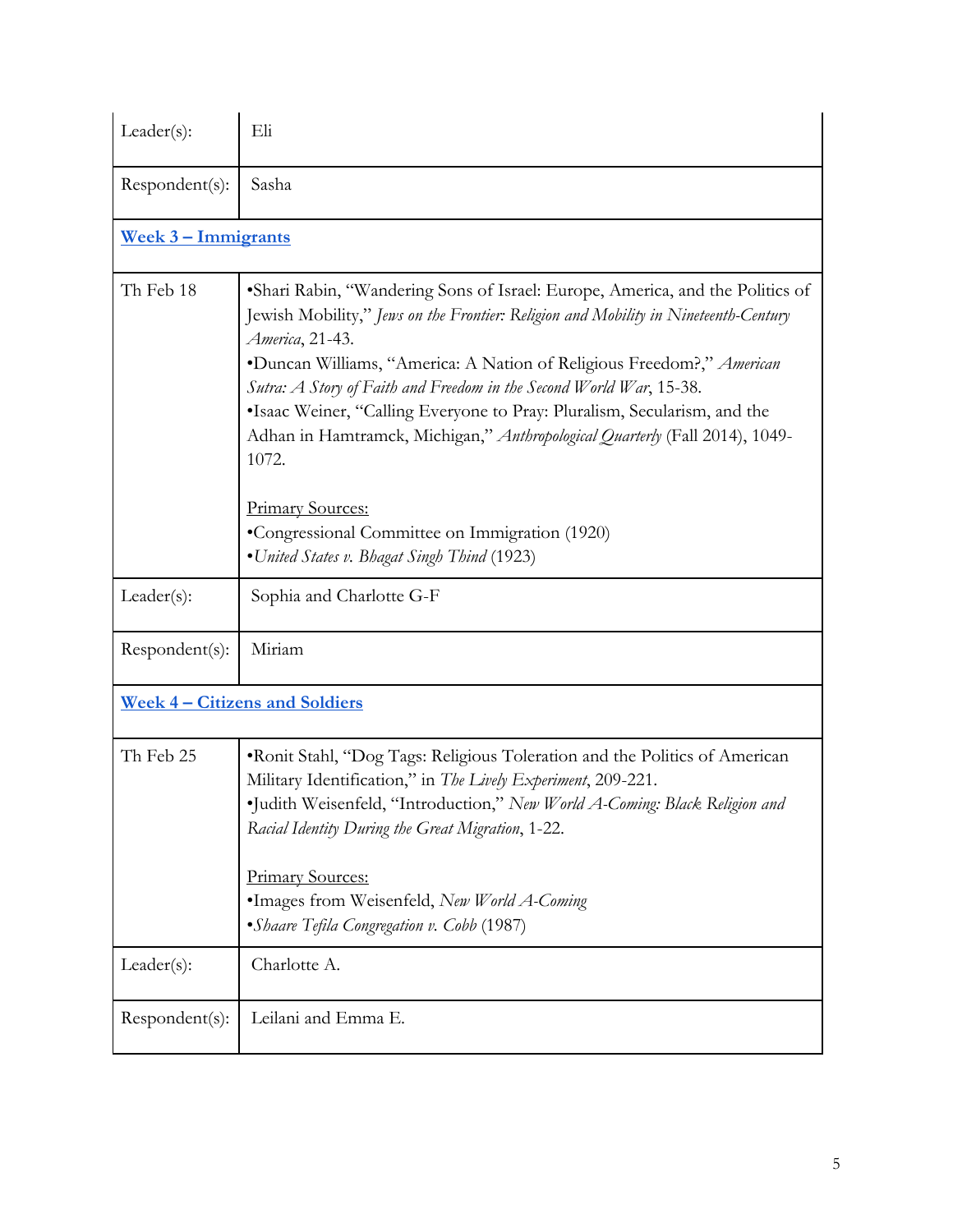| <u>Week 5 - Elected Office</u>                                                                                                       |                                                                                                                                                                                                                                                                                                                                                                                                        |  |
|--------------------------------------------------------------------------------------------------------------------------------------|--------------------------------------------------------------------------------------------------------------------------------------------------------------------------------------------------------------------------------------------------------------------------------------------------------------------------------------------------------------------------------------------------------|--|
| Th Mar 4                                                                                                                             | •Kathleen Flake, "The Man Who Served Two Masters," The Politics of American<br>Religious Identity, 34-55.<br>• Finbarr Curtis, "The Fundamental Faith of Every True American: Al Smith<br>and Loyalty," The Production of Religious Freedom, 87-112.<br><b>Primary Sources:</b><br>•Sarna and Dalin, "In Search of Equal Footing," Religion and State in the<br>American Jewish Experience, 81-5, 94-7 |  |
| $Leader(s)$ :                                                                                                                        | Sam                                                                                                                                                                                                                                                                                                                                                                                                    |  |
| Respondent(s):                                                                                                                       | Wyatt and Emma J.                                                                                                                                                                                                                                                                                                                                                                                      |  |
| <u>Week 6 - Education</u>                                                                                                            |                                                                                                                                                                                                                                                                                                                                                                                                        |  |
| Th Mar 11                                                                                                                            | "Megan Leverage, "The Mount Pleasant Indian Industrial Boarding School,"<br>American Religion<br>•Kevin Schultz, "A New Rationale for Separation: Public Schools in Tri-Faith<br>America," Tri-Faith America, 118-137.<br>Primary Sources:<br>Choose one of the following cases:<br>• Yoder v. Wisconsin (1971)<br>• Kiryas Joel v. Grumet (1994)                                                      |  |
| $Leader(s)$ :                                                                                                                        | Miriam and Mason                                                                                                                                                                                                                                                                                                                                                                                       |  |
| Respondent(s):                                                                                                                       | Sophia                                                                                                                                                                                                                                                                                                                                                                                                 |  |
| <u>Week 7 – Public Health</u>                                                                                                        |                                                                                                                                                                                                                                                                                                                                                                                                        |  |
| <u>Tu Mar 16 at 4pm - Special Zoom session with librarian Elizabeth Sullivan to prepare for your</u><br>literature review assignment |                                                                                                                                                                                                                                                                                                                                                                                                        |  |

# **PART III – Defining/Defending America**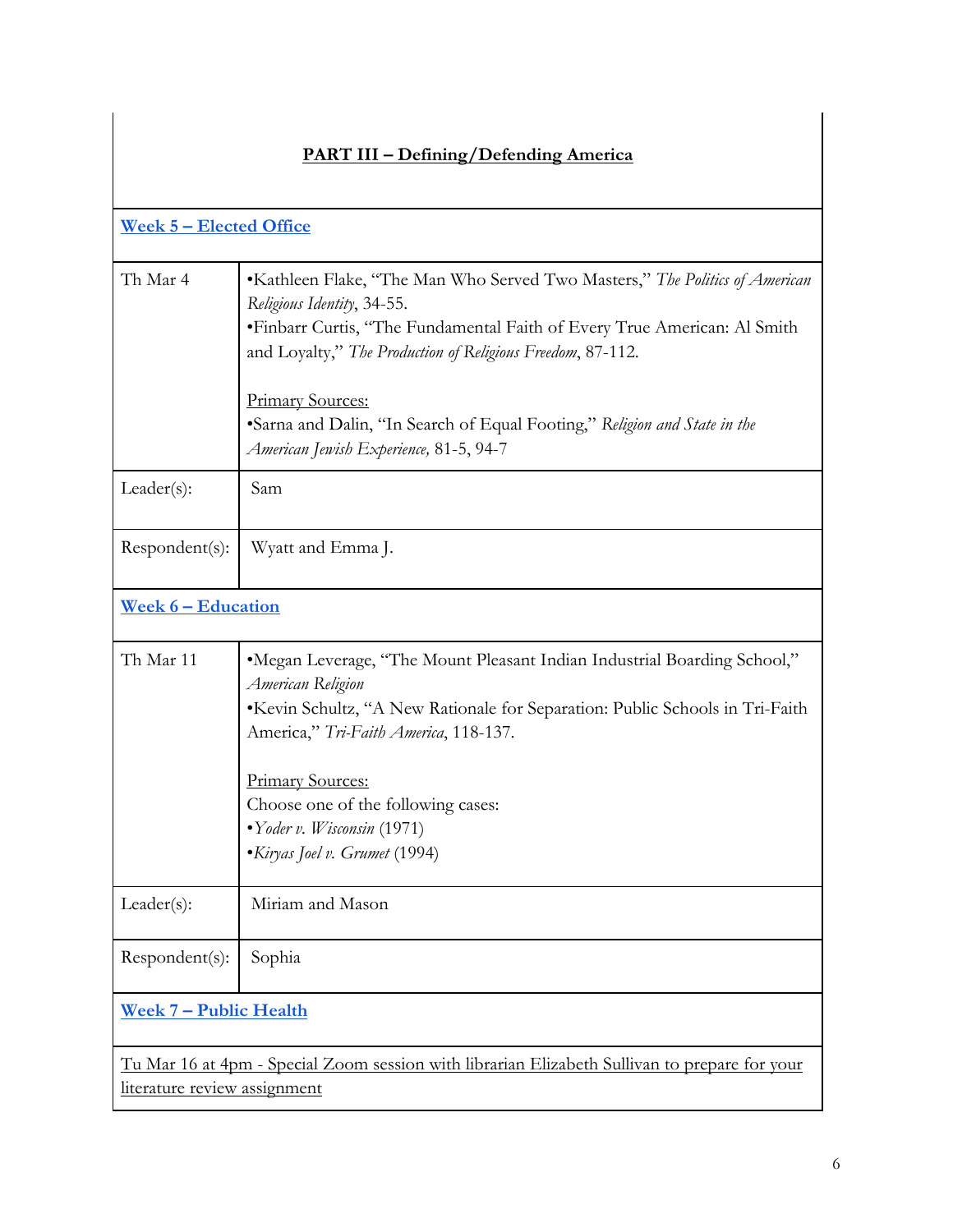| Th Mar 18              | •Howard Markel, "Knocking out the Cholera': Cholera, Class, and<br>Quarantines in New York City, 1892," Bulletin of the History of Medicine (Fall<br>1995), 420-457<br>• Anthony Petro, "Ecclesiastical Authority: AIDS, Sexuality, and the American<br>Catholic Church," After the Wrath of God, 91-136.<br><b>Primary Sources:</b><br>•Find a news article about religion and/or outsiders, and COVID-19                                                                                                                                                                                                                            |  |
|------------------------|---------------------------------------------------------------------------------------------------------------------------------------------------------------------------------------------------------------------------------------------------------------------------------------------------------------------------------------------------------------------------------------------------------------------------------------------------------------------------------------------------------------------------------------------------------------------------------------------------------------------------------------|--|
| $Leader(s)$ :          | Emily and Leilani                                                                                                                                                                                                                                                                                                                                                                                                                                                                                                                                                                                                                     |  |
| Respondent(s):         | Mason                                                                                                                                                                                                                                                                                                                                                                                                                                                                                                                                                                                                                                 |  |
| Week 8 - The FBI       |                                                                                                                                                                                                                                                                                                                                                                                                                                                                                                                                                                                                                                       |  |
| Th Mar 25              | •Sylvester Johnson and Steven Weitzman, "Introduction," in The FBI and<br>Religion, 1-16 (e-book).<br>•One of the following essays in The FBI and Religion:<br>•Sylvester Johnson on Moorish Science Temple, 32-54.<br>.Regin Schmidt on the Catholic Church, 108-120.<br>•Sarah Imhoff on Jews, 121-133.<br>•Karl Evanzz on the Nation of Islam, 148-167.<br>•Matthew Bowman on Mormonism, 191-202.<br>•Catherine Wessinger on the Branch Davidians, 203-243<br>•Michael Barkun on American Muslims, 244-255.<br>•Junaida Rana on Kashmiri Americans, 256-268.<br><b>Primary Source:</b><br><i>•Moorish Science Temple FBI Files</i> |  |
| $Leader(s)$ :          | Leila and Sasha                                                                                                                                                                                                                                                                                                                                                                                                                                                                                                                                                                                                                       |  |
| Respondent(s):         | Eli                                                                                                                                                                                                                                                                                                                                                                                                                                                                                                                                                                                                                                   |  |
| S Mar 28               | Literature Review Due at 5pm                                                                                                                                                                                                                                                                                                                                                                                                                                                                                                                                                                                                          |  |
| <u>Week 9 – Prison</u> |                                                                                                                                                                                                                                                                                                                                                                                                                                                                                                                                                                                                                                       |  |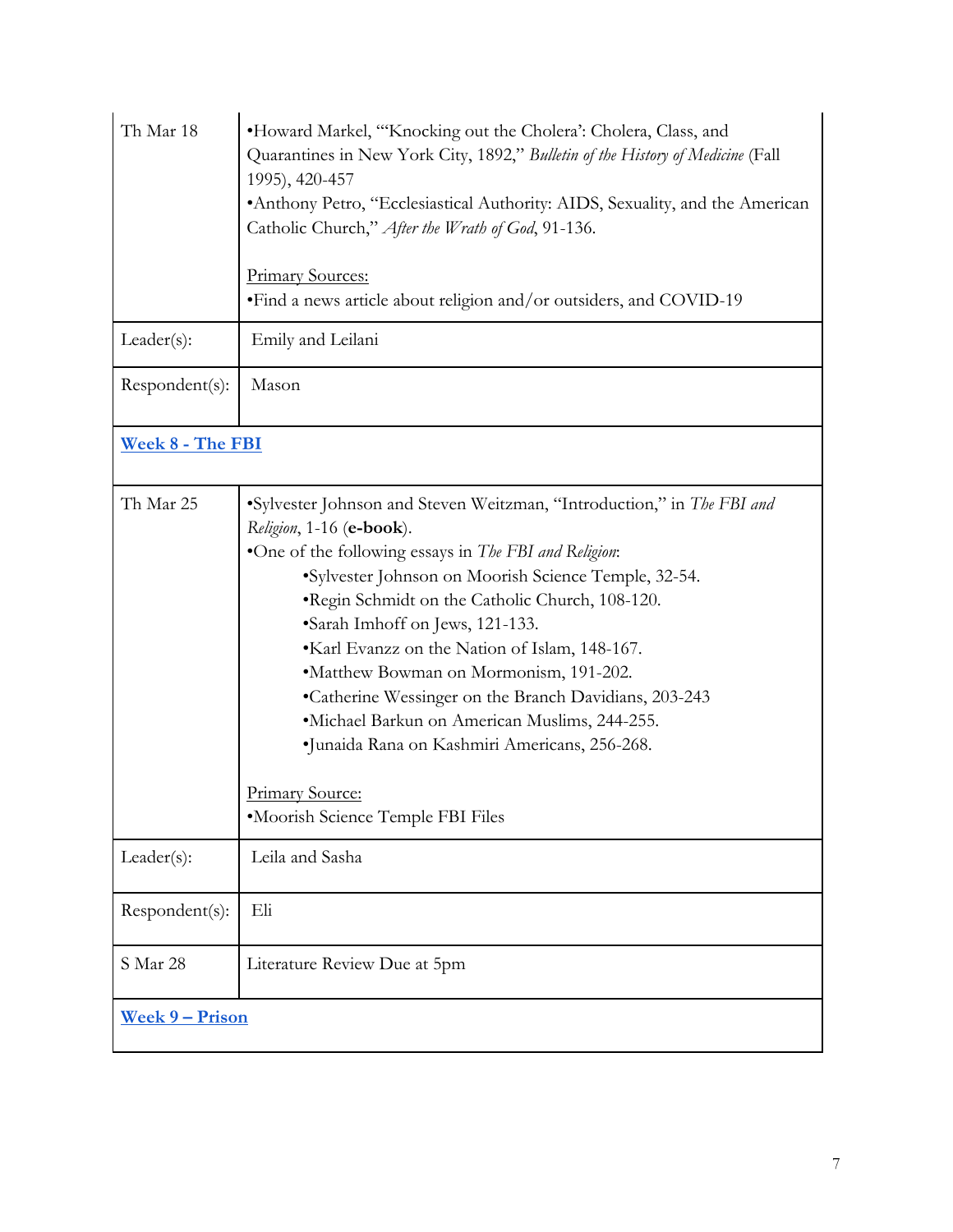| Th Apr 1                    | •Michael McNally, "Religion as Spirituality: Native Religions in Prison," Defend<br>the Sacred, 69-93.<br>"Joshua Dubler and Vincent Lloyd, "Prison Religion and Prison Justice,"<br>Break Every Yoke: Religion, Justice, and the Abolition of Prisons, 153-192.<br><b>Primary Sources:</b><br>$\cdot$ Holt v. Hobbs (2014)                                                                                            |  |
|-----------------------------|------------------------------------------------------------------------------------------------------------------------------------------------------------------------------------------------------------------------------------------------------------------------------------------------------------------------------------------------------------------------------------------------------------------------|--|
| $Leader(s)$ :               | Nadine                                                                                                                                                                                                                                                                                                                                                                                                                 |  |
| Respondent(s):              | Sam and Emma D-F                                                                                                                                                                                                                                                                                                                                                                                                       |  |
| Part IV: Regulating "Cults" |                                                                                                                                                                                                                                                                                                                                                                                                                        |  |
| <u>Week 10 - Politics</u>   |                                                                                                                                                                                                                                                                                                                                                                                                                        |  |
| Th Apr 8                    | . "What are Cults?" Keeping it 101 Podcast<br>•Richard Kent Evans, MOVE: An American Religion (e-book), introduction,<br>chapter 7, and conclusion                                                                                                                                                                                                                                                                     |  |
| $Leader(s)$ :               | Wyatt                                                                                                                                                                                                                                                                                                                                                                                                                  |  |
| Respondent(s):              | Leila and Charlotte A.                                                                                                                                                                                                                                                                                                                                                                                                 |  |
| Week $11 - Sex$             |                                                                                                                                                                                                                                                                                                                                                                                                                        |  |
| Th Apr 15                   | •Leigh Schmidt, "Every Inch a Martyr," Heaven's Bride: The Unprintable Life of<br>Ida C. Craddock, American Mystic, Scholar, Sexologist, Martyr, and Madwoman, 179-<br>224<br>***CW: Suicide<br>*Megan Goodwin, "This is not about Religion: Raiding Zion to Save it,"<br>Abusing Religion: Literary Persecution, Sex Scandals, and American Minority Religions,<br>111-134<br>*** CW: Sexual Abuse<br>Primary Source: |  |
|                             | $\bullet$ Reynolds v. US (1878)                                                                                                                                                                                                                                                                                                                                                                                        |  |